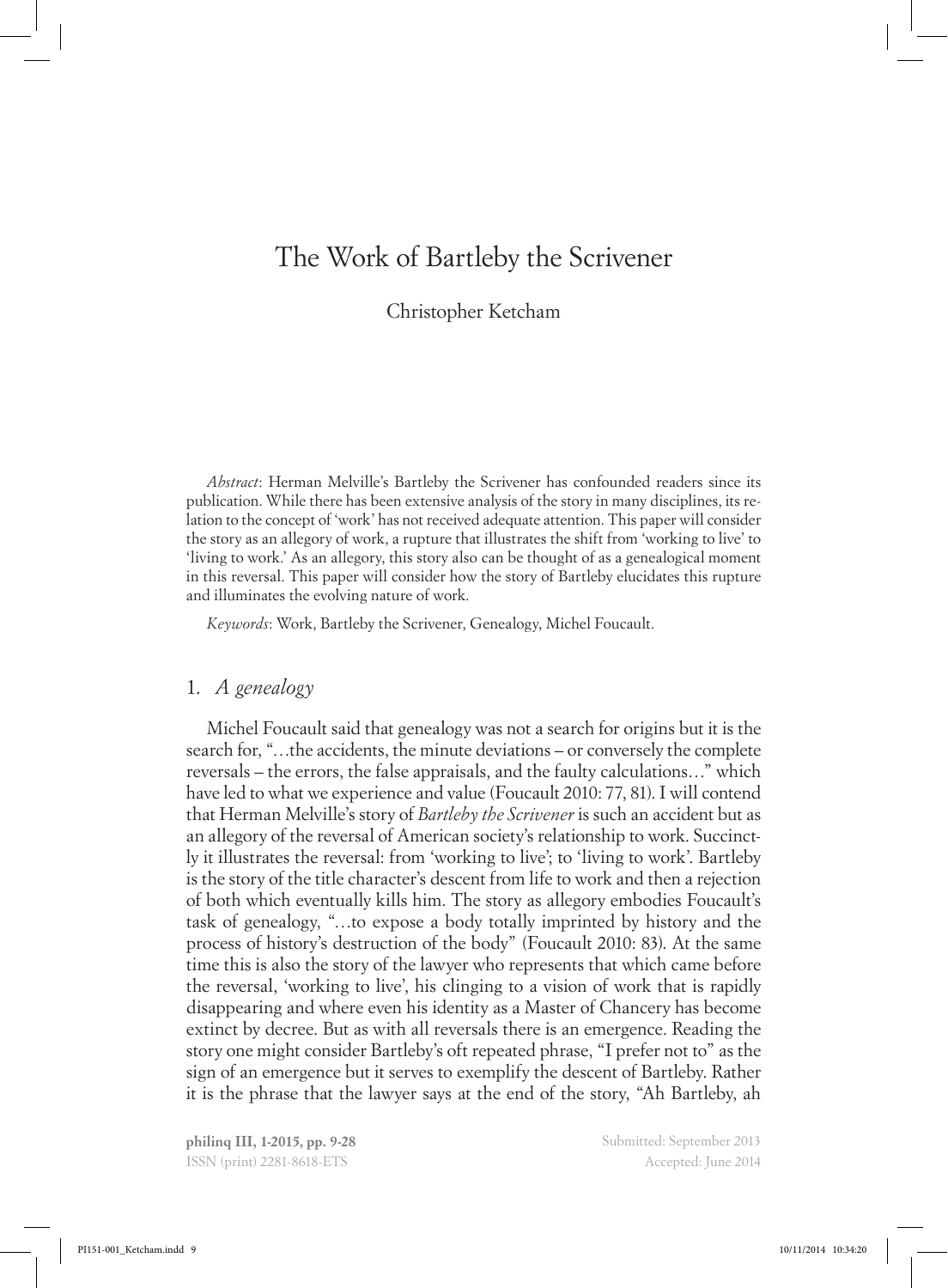humanity" that signales the moment of the reversal's reveal, the emergence of the lawyer's understanding that work has begun its ascent over life. Looming over every genealogy is a metaphysical concept such as punishment, sexuality, or work. I propose that the metaphysical concept of 'work' intrudes as an unnamed character in the story of Bartleby and represents an eruption of forces leading to the ascent of work as a form of power over the body.

Contemporary phrases, 'get a life', 'making plans for after work', but *not* 'making plans for work' exemplify the emergence of the power of work. Firms in Silicon Valley and San Francisco are rebuilding factory towns with all the amenities of home within the compound, including apartment spaces. We give awards as 'best places to work' to companies that provide the most social amenities which will make it easier for you to work longer hours. Martin Heidegger also recognized a shift in the nature of technology where not only are tools and objects a standing in reserve but also the phrases being used by business like 'human resources' and the 'supply of customers' show the shift from the human as being – to human as a tool, a standing in reserve (Heidegger 1977: 11). Bartleby represents the toll on humanity and the body as the result of this shift in the power of work. Bartleby eventually becomes just such a standing in reserve with his response to work orders: "I prefer not to".

 Some will object to the idea that a work of fiction can be genealogical. However, this story has generated volumes of analysis and critique over the hundred and fifty years since its publication. Its importance to literature has been well documented. Its importance to work has not. The fictional *Uncle Tom's Cabin* produced a reversal by exemplifying the cruelty of slavery, changing the sentiment of a nation steeped in human bondage. While Bartleby has produced no such reversal by itself, it is emblematic of the evolution from working to live to living to work.

This paper will begin by locating the stage of the story and its relationship to the work ethic of the industrial age. From there the characters will illuminate the story told in context of work and its central role in the story. As will be revealed, this is a cautionary tale but is also a prescient vision of the emergence of work as a dominant force of power in society today.

## 2. *Why Bartleby*

In the mid-nineteenth century Herman Melville ventured into Wall Street and into the life of a scrivener – a clerk, a copyist. The narrator, Bartleby's employer and lawyer, knows little of Bartleby's history. Many who read this story in relationship to the present day work work work ethic will find Bartleby's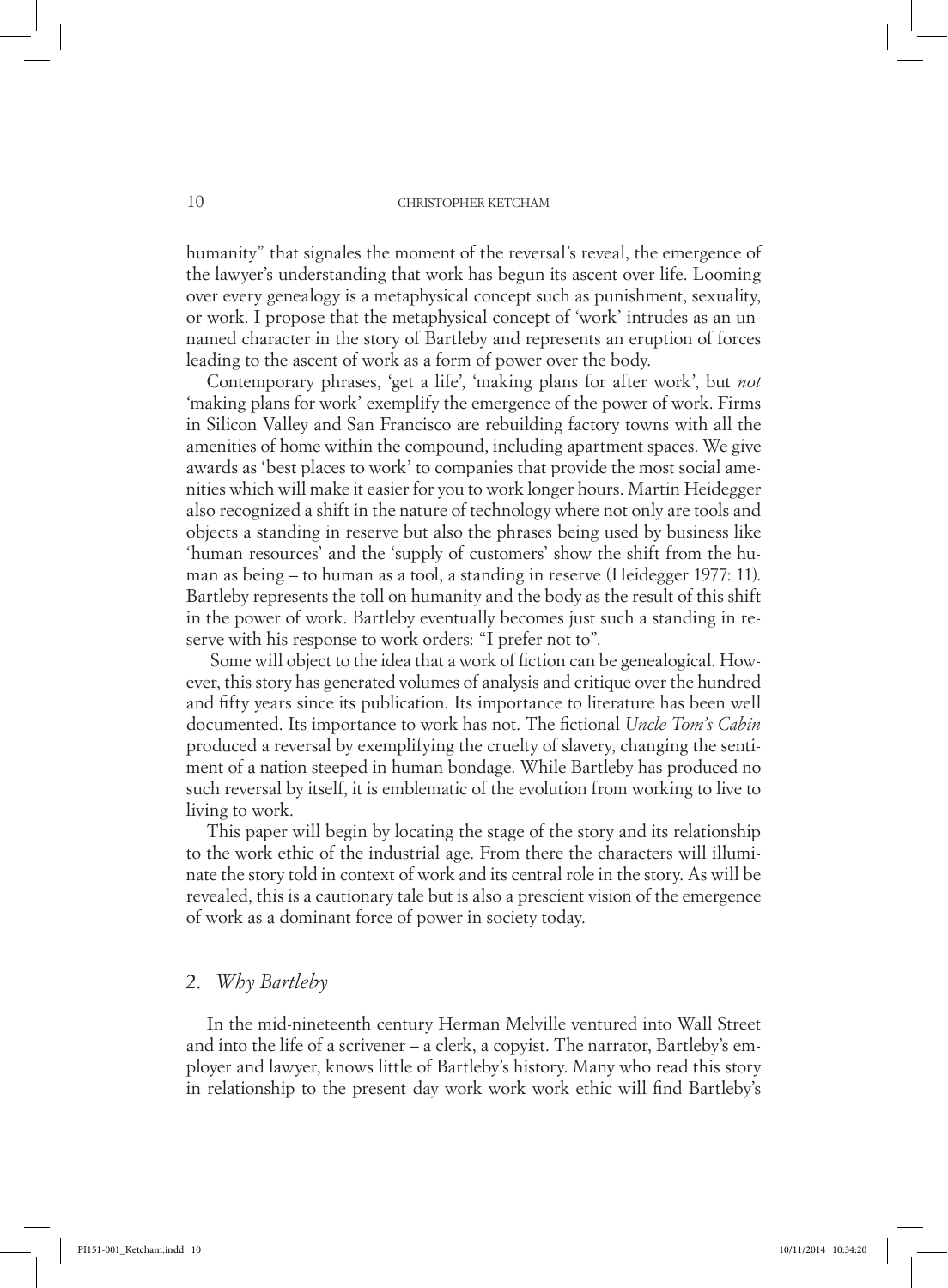attitude towards work bizarre or reckless; perhaps a bit dangerous.

The fact that Bartleby had an indeterminate existence before his employment with the lawyer suits a genealogical reading of the story. T. J. Berard informed us that Michel Foucault's, genealogy was not at all about history (Berard 1999: 203). In fact, said Foucault, the locus of genealogy is quite local but provides us evidence that the theories of knowledge, and in Bartleby's case, 'work' as a discourse can be troubled by the likes of a scrivener (Foucault 1994: 22). This scrivener is not some grand duke or captain of industry, he is by all accounts a nineteenth century nerd. Nor is he a nerd who has great aspirations to change the world or provide the world with the next greatest social media experience. He is in all respects invisible in society, but in his effect upon the lawyer and others in the law firm his existence is profound. His story was important enough for Melville to pen and for a vast army of analysts and critics to suggest that Bartleby's significance transcends the simple reading of this fictional account (Beverungen 2007).

How could such a minor tale dealing with an insignificant clerk be something that could produce any knowledge whatsoever that could be relevant for today or even for the period of time in which it was written? This is the question Foucault would likely want to overhear in the discourse about the assumptions of knowledge of work. Foucault saw genealogy as a reclaiming of what is left on the cutting room floor – what has been dismissed or silenced – for his own analysis of the aspects of power (Foucault 1994: 22). What genealogy is is disturbing. It is the discovering of a blemish and with Bartleby it is a blemish upon the discourse called work. There is, by even Foucault's account, no science that can be attached to genealogy (Foucault 1994: 22). Genealogy is not about science in the traditional sense; it is about the excavation of places which science has ignored or merely skimmed.

Genealogical events are not developed from the shouts of the discourse, but from their silences – that which has been ignored: the Bartlebys of the discourse and for purposes of this exposition, the discourse of work and work as power. Power isn't a static thing, a relationship of the self to the state in a linear structure (Foucault 1994: 36). Power evolves in fits and starts and through mistakes and reversals. Power is both externally imposed and internally derived. Work is no different because like power in general, the power of work is individually experienced, not something that is imposed by nature itself or imposed from the outside as some grand all-encompassing law or regulation. As we will see with Bartleby and the lawyer, work as an aspect of power is a series of small steps and actions and influences, mostly invisible, but when singled out provide definition to what has not before been seen or at least been brought to light in such a way that it can be seen…but is something which also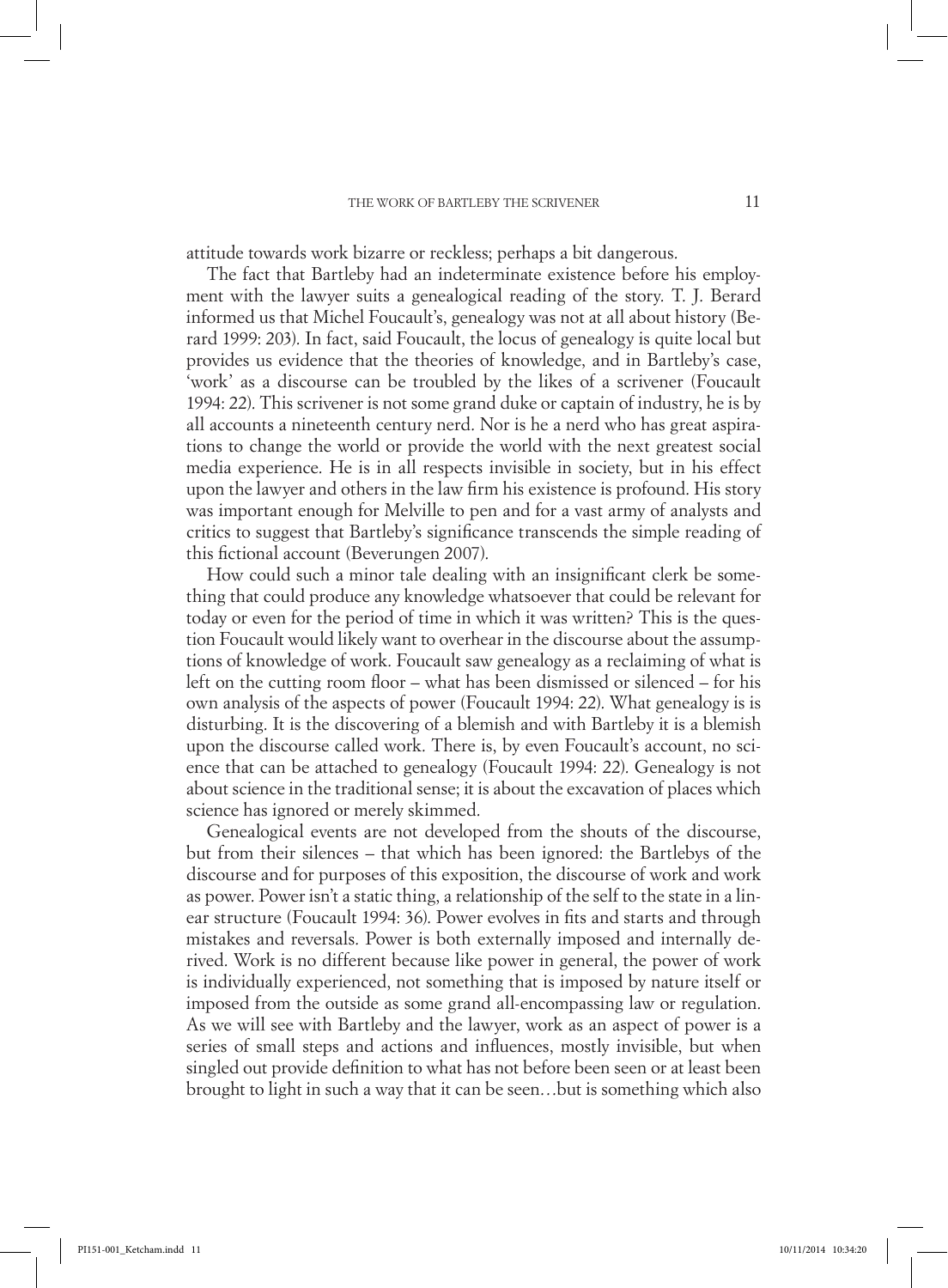can be investigated and illuminated for its value as being intertwined with the discourse. It is like the pimple on a model's face…disturbing. Once the blemish is discovered it will be hard to disguise with makeup because it broods in the minds of those who have seen the wen and who are looking for it even as it disappears under a thin veneer of powder.

# 3. *The locus for Bartleby*

The central character in *Bartleby the Scrivener* is not Bartleby, nor is it his employer and story narrator, the elderly lawyer. The central character is not an ontological being but work itself; central because work as power emerges and challenges both Bartleby and the lawyer and their relationship to each other.

The date of Bartleby's literary debut is 1853 in the midst of the industrial revolution in the west. The heyday of whaling has nearly past but has shown that a global water-born system of trade and commerce is possible, albeit still a risky venture. New York is ascending but London holds forth as the center of world banking and commerce. Colonialism combined with capitalism and the industrial revolution has brought immense wealth to Europe. The agricoindustrial engine of the United States had become a force in the world for its ability to produce needed cotton, textiles and other products required by the industrializing world.

The US Civil War is seven years from its first shot and the last holdout in the west for legalized slavery will within the decade swap that form of 'work' for an apartheid and share-cropping system that is not altogether an improvement. Soon after Bartleby is published the grand monopolistic trusts will be formed that make billionaires out of Rockefeller, Carnegie, Mellon, Vanderbilt and other US industrialists and financiers.

# 4. *The locus of Bartleby's work*

The law firm of Melville's tale takes upon itself the character of its employees – as do many other organizations. One may think that the employer is the power here and there is some truth in this. The employer is given the power to hire and dismiss, in some jurisdictions without any reason at all. Of course, businesses try to find workers who have the skills, knowledge, and attitude that the organization wants. Firms pride themselves on having the right mix of these skills, knowledge, and attitudes – legions of consistent workers who perform at the employer's behest… But, of course, anyone who has worked in business knows that uniformity is a myth even when the task is ultimately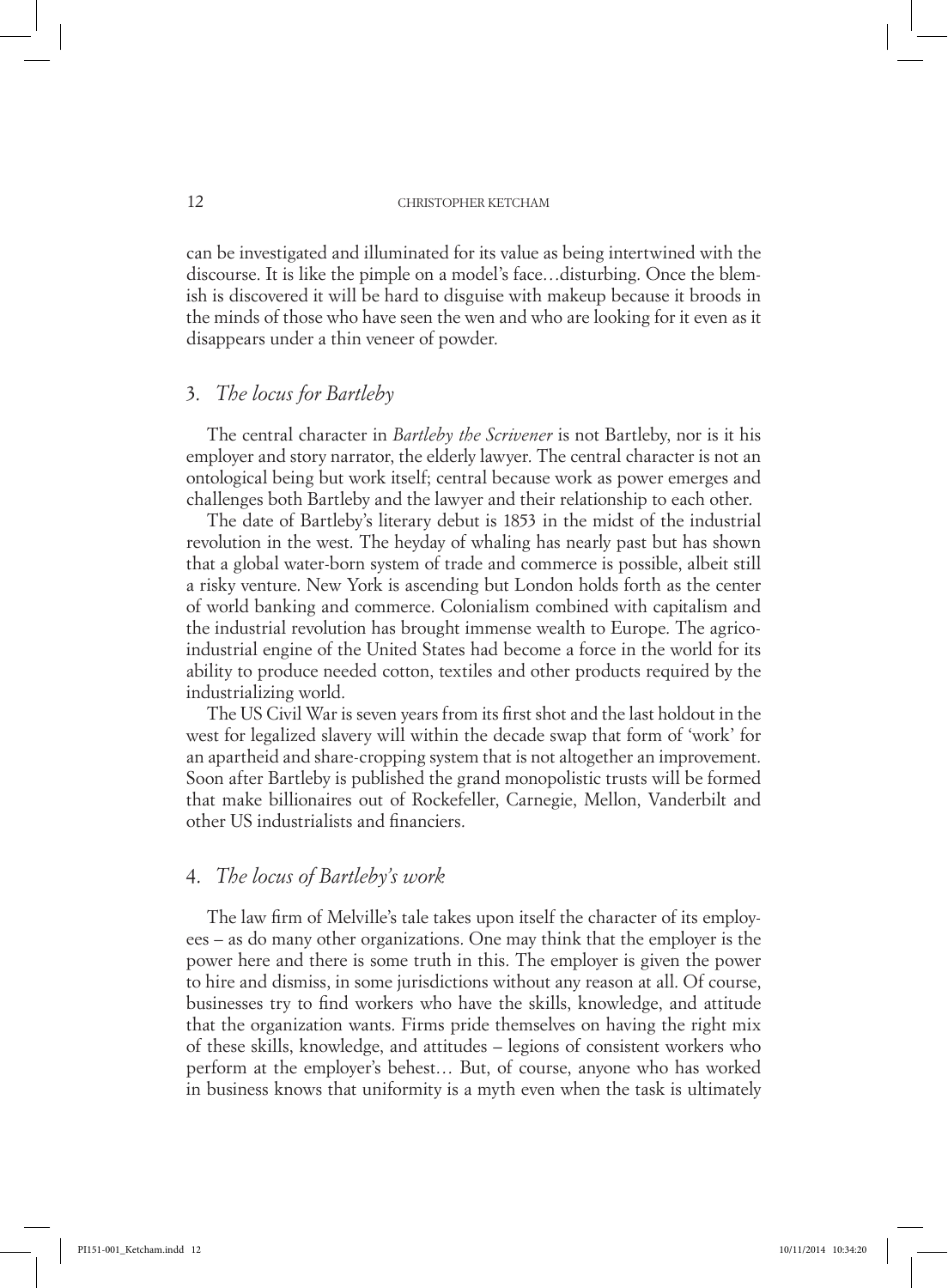repetitious. Individuals conform to the extent that they want to conform. Nor is this any different in Bartleby's law firm. There are certain skills and knowledge required and these are fairly simple: read and write legibly – be able to copy another's work verbatim and please don't blot the page with ink because it is both expensive and represents a costly do-over to the employer and frustration for the employee. The instruments of the trade are primitive pens that are cantankerous in their own right and the ink can often take time to dry – so if one is not cautious... Finally there is the ability to proof one's own work or another's to make sure that the copy is exact. Perform these activities for the entire period of the working day and that is the job. However, while skills can be assessed prior to hire it is much more difficult to assess attitude. Today there are many personality tests for attitude but there are none in Bartleby's time.

Attitude is attitude towards work. This is something new – a new experience that comes out of the transition from the middle-ages to the Renaissance and Industrial ages where work became separate from life. In mediaeval times the body was owned by the landed royal and the soul was owned by God. Prior to the ownership of one's body there was no distinction between life and work. The attitude was simply do what it takes or starve and eventually die – which wasn't a bad thing because God was waiting for your soul.

Foucault noted in *Madness and Civilization* that the rush of peasants to the citiesin the early Renaissance created a crisis of work (Foucault 2010: 132, The Great Confinement). Even though work in the cities was at times scarce, persons were no longer tied to the land. They could live in a place different from where they worked. In the cities individuals became – individuals. They could dissect work from their life. The person was hired for his body and the ability to perform work. At the end of the work day the person was returned his body.

## 5. *The docile body*

Foucault suggested that bodies were subjectified and made docile through the practice of discipline (Foucault 1995: 138). The institutions from the renaissance on: the schools, the prisons, the hospitals – all were utilized to produce bodies that would perform according to the requirements of the period. This would not have been possible in the feudal epoch because the serf did not own his own body. The noble did. Any crime of the mediaeval was a crime against the body owner (the noble) or the soul (the church and heresy). Punishment was not discipline in any real sense, it simply was a way for demonstrating the power of the noble over his minion. When the noble lost the power over the body with the emerging Renaissance, things got a bit murky. The possessor of the body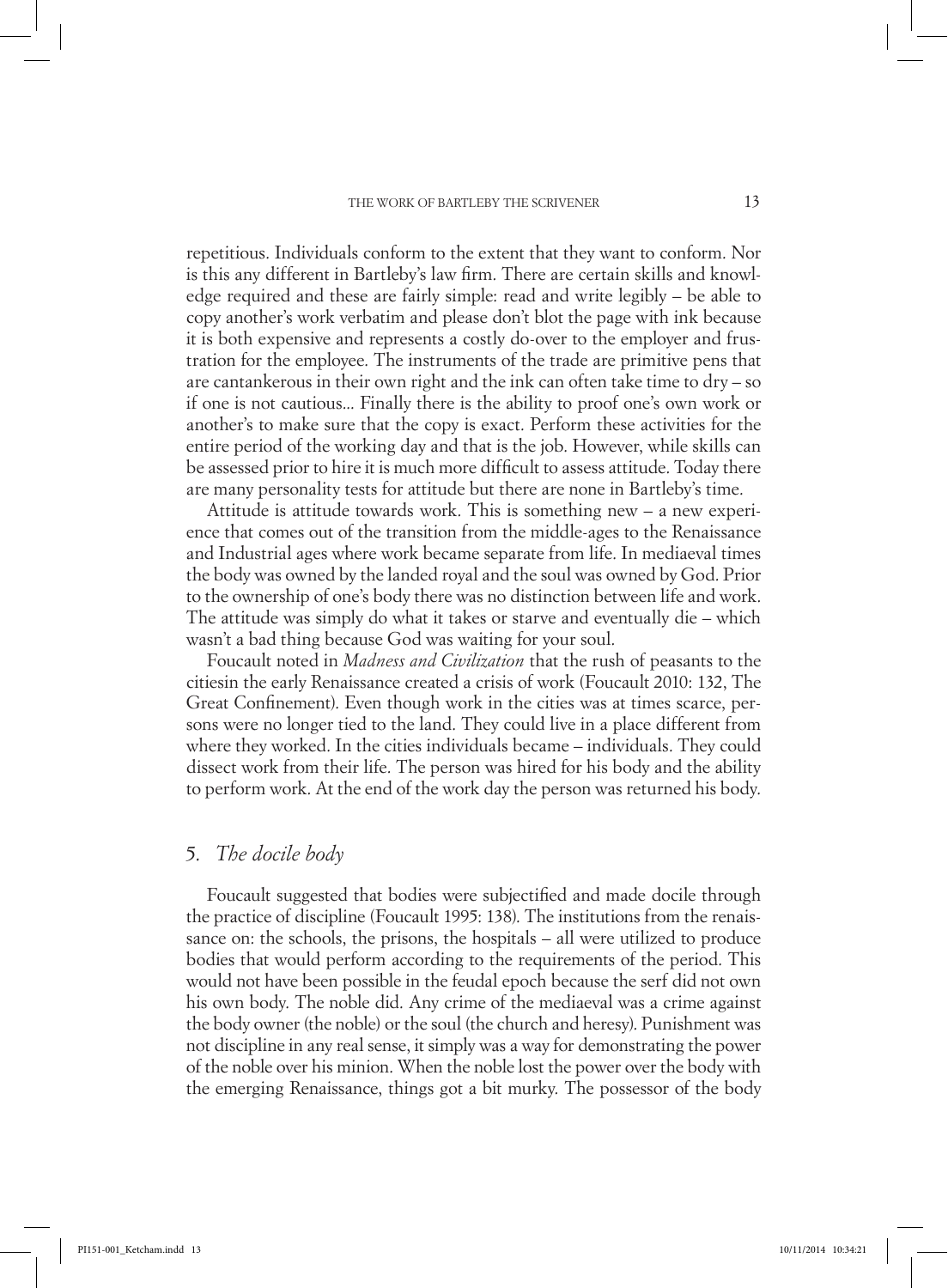could, in fact, do things that simply were not possible before. There were laws now that prevented all sorts of cruelty, and courts and other institutions took into account this ownership. While the body's owner could rent the body for society-sanctioned purposes, the body's owner could also stray. The institutions that produced docile bodies were not developed just to produce lobotomized sheep, or to prevent straying into the work of brigandry, they were established to help the body owner best profit from the rental of the body. It was in society's interest that bodies were properly and profitably rented to mitigate chicanery, but they also were necessary to fuel the engine of productivity that emerged with industrialization. More importantly, people began to see what good and substantial rents of their own bodies could mean for them personally.

While Foucault preferred the word 'docilization', the issue of the institutions of the body was more subtly a sharing of the power structure of work. The person could refuse to work and be sent to the prison – just another confined space where work was performed in one place and life in another – but this incarceration was without freedom in the sense of the ability to leave the confined space. Nor was there a lot of freedom to move about for the worker who resided in the factory city. Therefore freedom of movement was for many illusion; but freedom for the body to be rented certainly was not. And in search for space and wealth, millions of people migrated to America and elsewhere because the promise of bodily rental was significantly higher than could be obtained in the home country… yet millions also stayed put in spite of the lure of higher rental value elsewhere.

Power was bi-directional. The employer and the state wanted to maximize the productivity capability of the person's body to prepare for the job. And the employee wanted to maximize his ability to produce rents. This inculcation and preparation and practices of health, hygiene and skill that molded the body for work also provided the possessor of the body with a more valuable commodity to be rented.

As with all elements of power there is an ebb and flow over time. In the case of the body, the ebb and flow is the question of how much of existence (time) is rented for work and how much is not and retained for life. Before that can be explored, the complicating issue in the discourse of the body: confinement must be explicated.

# 6. *Confinement*

Confinement includes the place of business. When one rents the body to the employer one agrees to work in the place that the employer provides or agrees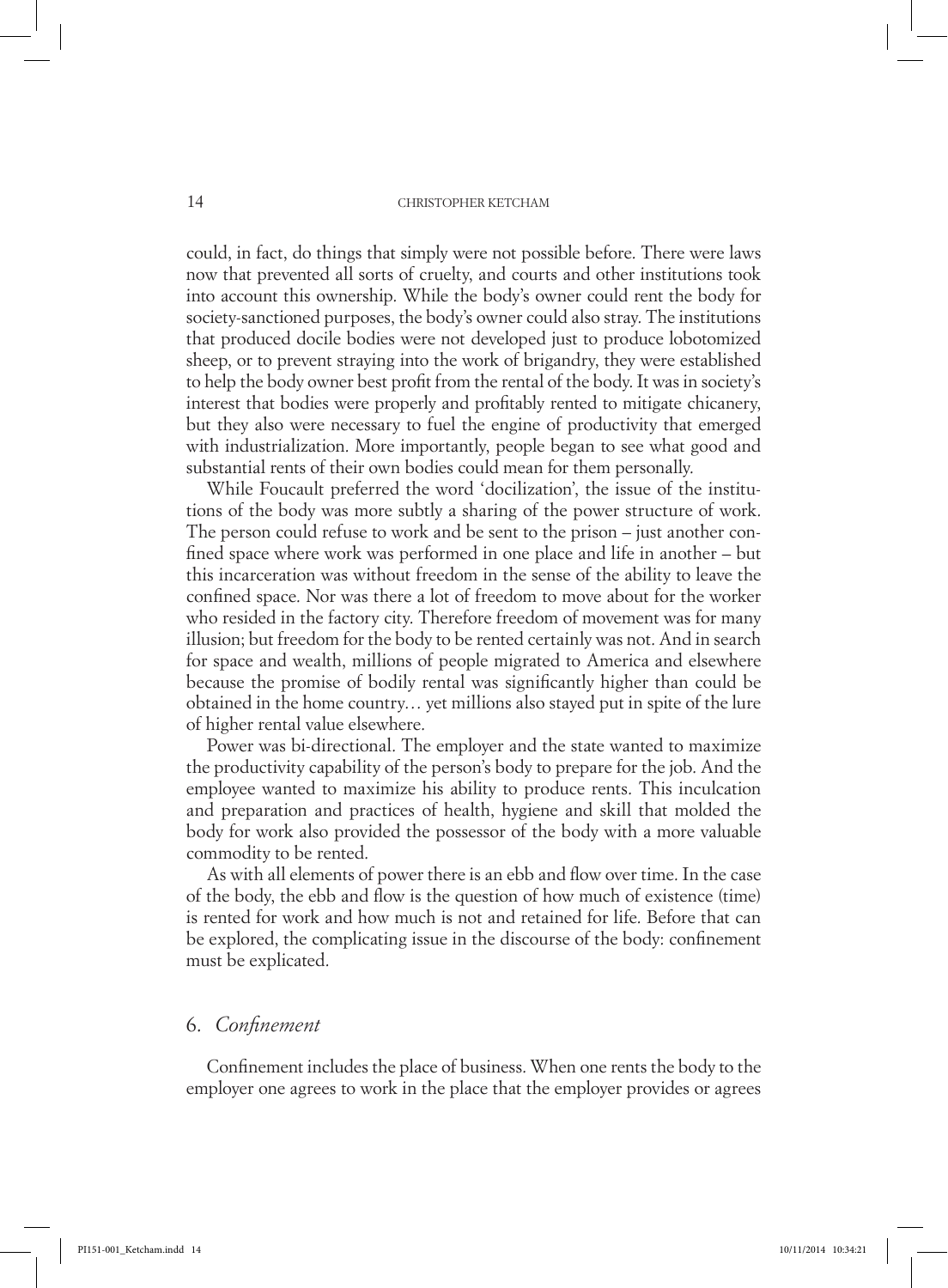is appropriate for completing the work product. Before the industrial revolution became a juggernaut in the nineteenth century, one could perform certain remunerative work like weaving, sewing, blacksmithing, or other crafts in the home or other structures connected to the home. This became ever and ever less the case as the industrial revolution progressed. Machines began to replace the handiwork of men and women in ever greater numbers. Work concentrated people into factories because machines required attention and maintenance. One would need to leave the home to work in a large fire-belching factory or dusty mine. One also needed to live near the factory or mine. Living far away was not a good option because transportation was not only inefficient, it was also expensive. As the industrial age wore on, the great industrialists paid less and less for human labor when competition reduced pricing (Donkin 2010: 117, 124). Workers found it difficult to live in the places they had before and the industrialists built homes, stores, and virtual cities within cities that consumed the rents that industrialists paid for the use of workers' bodies. Work and life became like Foucault's great hospitals – a confinement of life and work within walls within walls – the company town.

But the company town was not the only wall within walls. The law office that employs Bartleby is such a wall within walls within Wall Street. Wall Street began as a border – a place of demarcation in the early years of New York City to keep out the Native American population who lived in the upper reaches of the island (Geisst 1997: 4). By the time of Bartleby, Wall Street has become like a company factory – a place to work almost exclusively – and there are few people who live on Wall Street and south in Manhattan. Within this place are hundreds of individual hives where people can work – offices – most all connected in some way with the great financial engine that has aggregated its work in this part of the city. The place called Wall Street and southern tip of Manhattan has become *the* factory of finance in the time of Bartleby.

Bartleby's office is such a hive for and of work. The lawyer speaks of the view from the office – walls, just a few feet away but omnipresent and looming. The aspect of work that comes with industrialization includes a personal space. This space might be between spools of yarn in a mill or the desk of a scrivener. One has tools for which one has the exclusive use of for a period of time or for all of the work day. One has one's place of work because it is not only convenient for the employer to know where each employee is situated for purposes of direction and observation, but also because separate places of work are more efficient than having people step all over each other.

What this produces, however, is an environment where not only does the individual rent out the body but the individual also possesses the place of work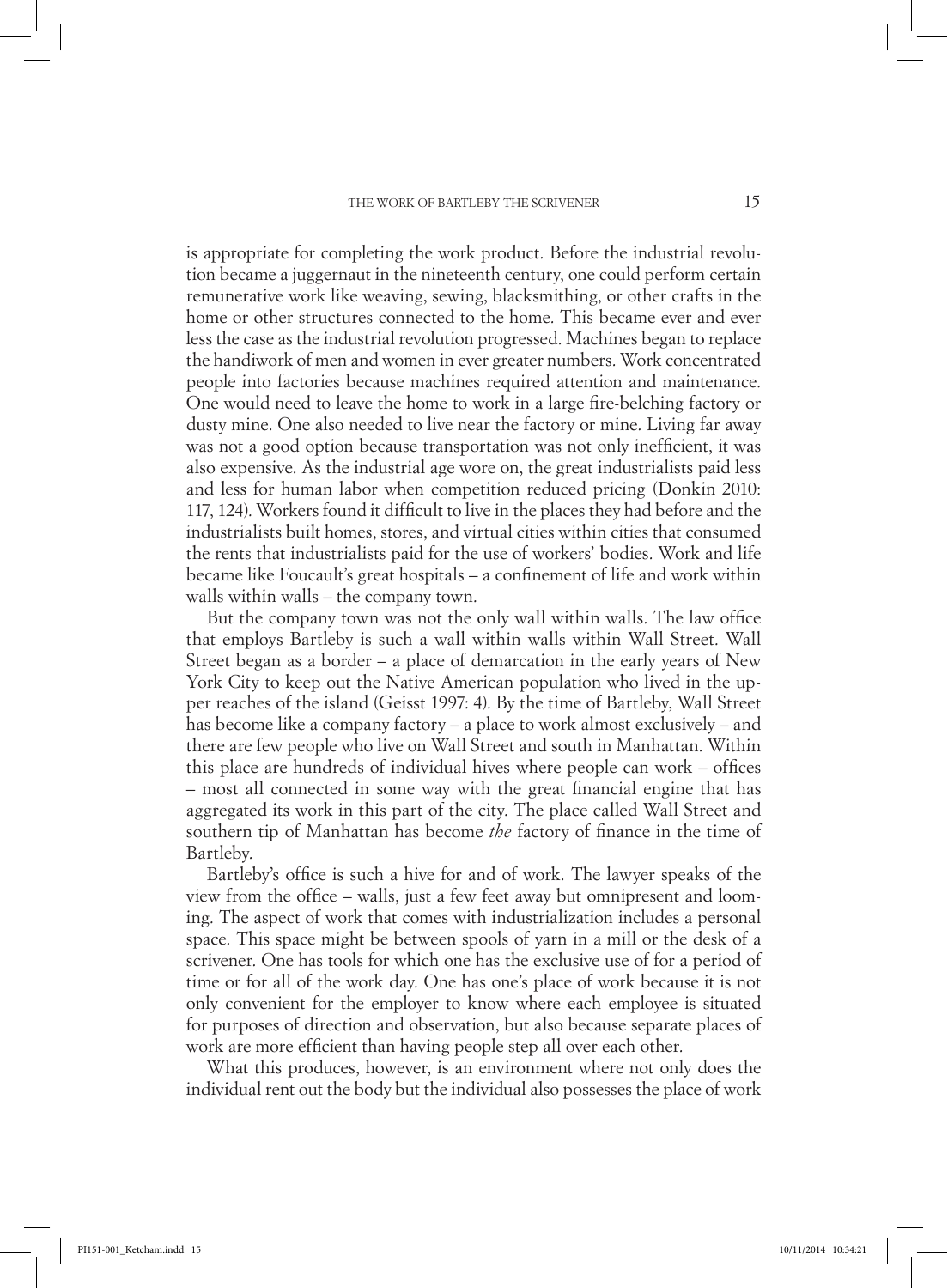during the period of this rental. In offices such as Bartleby's the scrivener possesses his own desk not only for the period of the work day but also for the duration of employment. In effect each worker's space and tools within that space are jointly possessed by the employer and employee as long as the employer pays the employee 'rent' in return for the adequate work product produced by the employee. The value of the work product becomes an issue in the story of Bartleby. Nor is the lawyer's office a place to live after one is returned his body at the end of the work period, but as we will see in the story of Bartleby this differentiation becomes muddled.

# 7. *The lawyer*

The business owner looks to hire workers that meet skills, knowledge, and attitude requirements of the business. For the story of Bartleby, then, the business must first be constituted and this begins with the lawyer. At the beginning of the story the lawyer introduces himself as having the attitude that the easiest way of life is the best (Melville 1989: 3). As a result he obtains the office of Master of Chancery because it avoids all of the normal lawyerly functions such as combat in the courtroom or addressing the jury. He expected this Master of Chancery to last him through to his retirement but this title has become extinct during his term in office (Melville 1989: 4). The Master of Chancery was a holdover from English rule of the Americas (as a service to lords) and it became no longer a necessary function after the American revolution (Smith 1965). But this extinct bureaucracy managed to sustain itself (at least in this story) for nearly eighty years after its necessity waned.

The lawyer is a business owner who laments the easy life he once had (decidedly in the work to live era). As we enter the story after the extinction of the Master of Chancery we see that it is not so much more difficult an existence for the lawyer because he still does not argue in court. He is, however, performing duties of a clerical nature which is the most mundane service: that of copying documents and contracts for financial firms and others.

The lawyer has little ambition. And this is the first indication of trouble – a blemish has appeared upon the face of work. The lawyer is not doing that which is expected of any business owner in the industrial age – striving ever more to better himself and to increase the size, capacity and profitability of the firm at the expense of other firms in a clawing scramble to the top of the pile. He and his firm are not the fittest – yet they survive against all of Darwin's dire warnings… However, the lawyer feels quite comfortable in his circumstances. This, of course, violates all of the conventional wisdom on what it is that busi-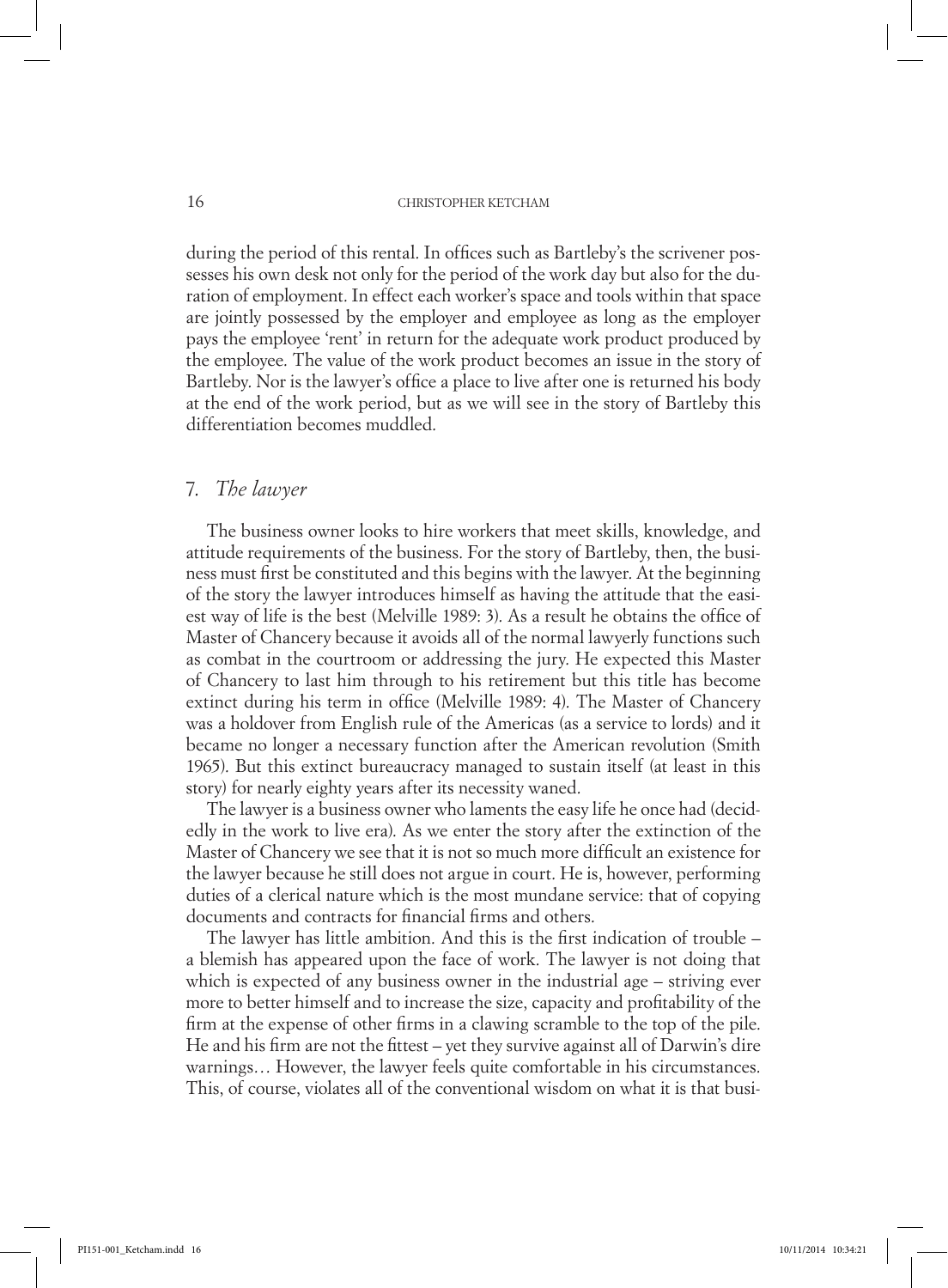ness owners should be about. They are ruthless climbers and like stalking predators are prepared to run down their prey with impunity. They run their wolf pack like a machine, correcting problems, errors, and navigating new paths towards their quarry as efficiently as possible, growling and snapping at laggards and putting down those who cannot perform (Weber 2002). Not so our narrator lawyer.

# 8. *Turkey, Nippers, and Ginger Nut*

The lawyer simply hires in his image though he did not likely see this when he hired the three who were his mainstay before Bartleby. And a second bit of acne has appeared. For the industrialist of this period the worker is a cog – a part of the machinery – perhaps a number but more likely defined by his job – e.g. shoe maker – maybe addressed by his first name. But in the law office of our narrator each of these workers has a nickname. Both Turkey and Nippers are copyists and Ginger Nut is an office-boy. Bartleby is given no such nickname. He remains anonymous in that respect – an enigma in this rather informal office.

Now if one figures that the lawyer wants an easy job of it he would have hired individuals who simply would work without complaint to get the job done and then leave after the work day. He does not. Turkey has a bipolar work behavior – productive in the morning; florid and non-productive in the afternoon. The worker in the factory of the time who slacks off is fired for there are many more in line to do his job. But the lawyer is adverse to confrontation and rather than discipline Turkey for his inability to perform other than mundane tasks in the afternoon, he simply goes along with it even when Turkey is insolent. He rationalizes that what he gets from Turkey in the morning is about enough of what he needs. But this is still not sensible. Rationalizing non-work or poor performance during working hours is not something that can be countenanced during the time the individual's body is rented to the employer. In addition, Turkey is prone to self-indulging habits; which, of course in a Calvinist Protestant ethic, is simply unthinkable.

Nippers, the other copyist, has just the reverse time schedule – he is sullen and inconsolable in the mornings and gradually revives in the afternoon. Nippers is a complainer – his workspace is never right and he fiddles incessantly in order to make his environs comfortable which they never are. Nippers does not know what he wants. It is simply inconceivable that an employee could not know what he wants because one must have ambition to ascend and continually strive for more. And Nippers has visitors – unsavory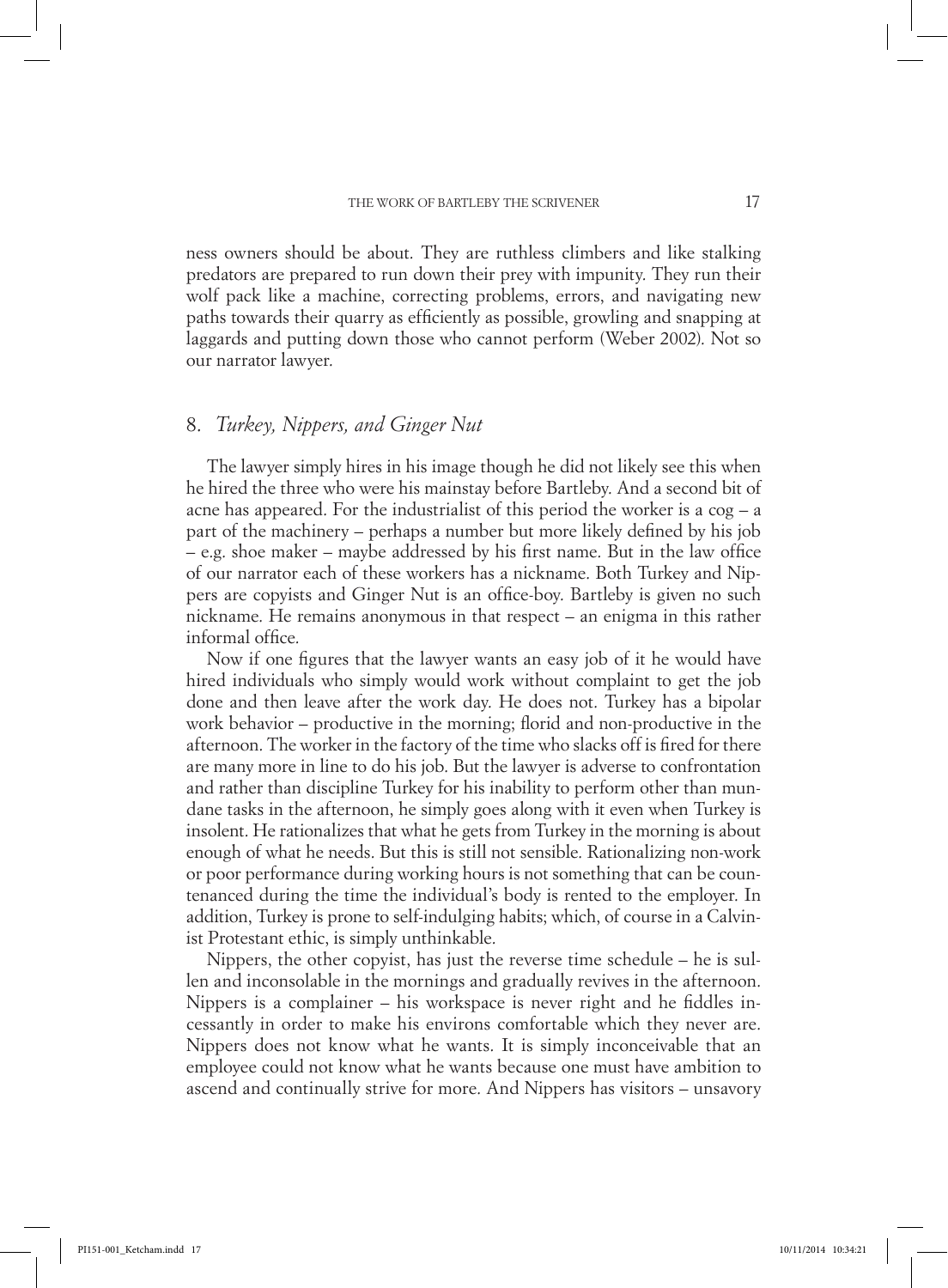visitors that undoubtedly take away from his productivity. Nippers wears stained and smelly clothes and reproaches the lawyer with complaints. Nor does this make any difference to the lawyer other than as a point of contention and complaint, but no action is ever taken to resolve Nippers' slovenliness, temper, or incessant complaining.

The lawyer reasons that for the price of two he has one complete employee and this is adequate for him. Ginger Nut serves the firm as a go-for for snacks for Turkey and Nippers and not much else. The lawyer tolerates the three characters in their own definitions of work in the context of the work he needs to be performed. Yet, over time, any manner of his gentle cajoling cannot even keep up with the work requirements of his limited need. To make up the difference the lawyer decides to hire a third copyist: Bartleby.

## 9. *Bartleby*

The capitalist would say that hiring Bartleby is inefficient and wasteful of the firm's money. If Turkey and Nippers can be badgered so that each perform a full day's work there is no need for a third copyist. Rightly if they cannot perform a full day's work they should be replaced with someone who can. The place of work is a sacred place and there are places for the neurotic fidgeter and the bipolar but it is not in the workplace of mid-nineteenth century.

The lawyer understands all this but chooses to ignore it. The blemishes of the work ethic of Turkey and Nippers and the extent to which Ginger nut is being paid by the lawyer but performing only personal tasks for the copyists the lawyer understands…but he cannot confront any of them other than at a superficial level. He wants the easy way – but this is not the ethic of business at this time. The most efficient way *is* the way of business for the industrial era.

In some respects his hiring of Bartleby is a relief to the lawyer because early on this forlorn looking copyist seems to outperform his peers and does so in the manner that the prevailing work ethic prescribes – well and without complaint. This hiring of an epitome of the talent required of the period appears to be consoling to him: that he – the lawyer – can be respected (even in his own mind) as a successful businessperson because he employs at least one soul who is doing the work required of the period. Bartleby can be held up to Turkey and Nippers as a model employee of sorts. But this pseudointoxication does not last.

Bartleby seems early on to gorge himself on work, never tires for more, and he does so in a mechanical fashion without any joy or cheerfulness. He writes like someone in a state of mania. As suddenly as Bartleby began with manic en-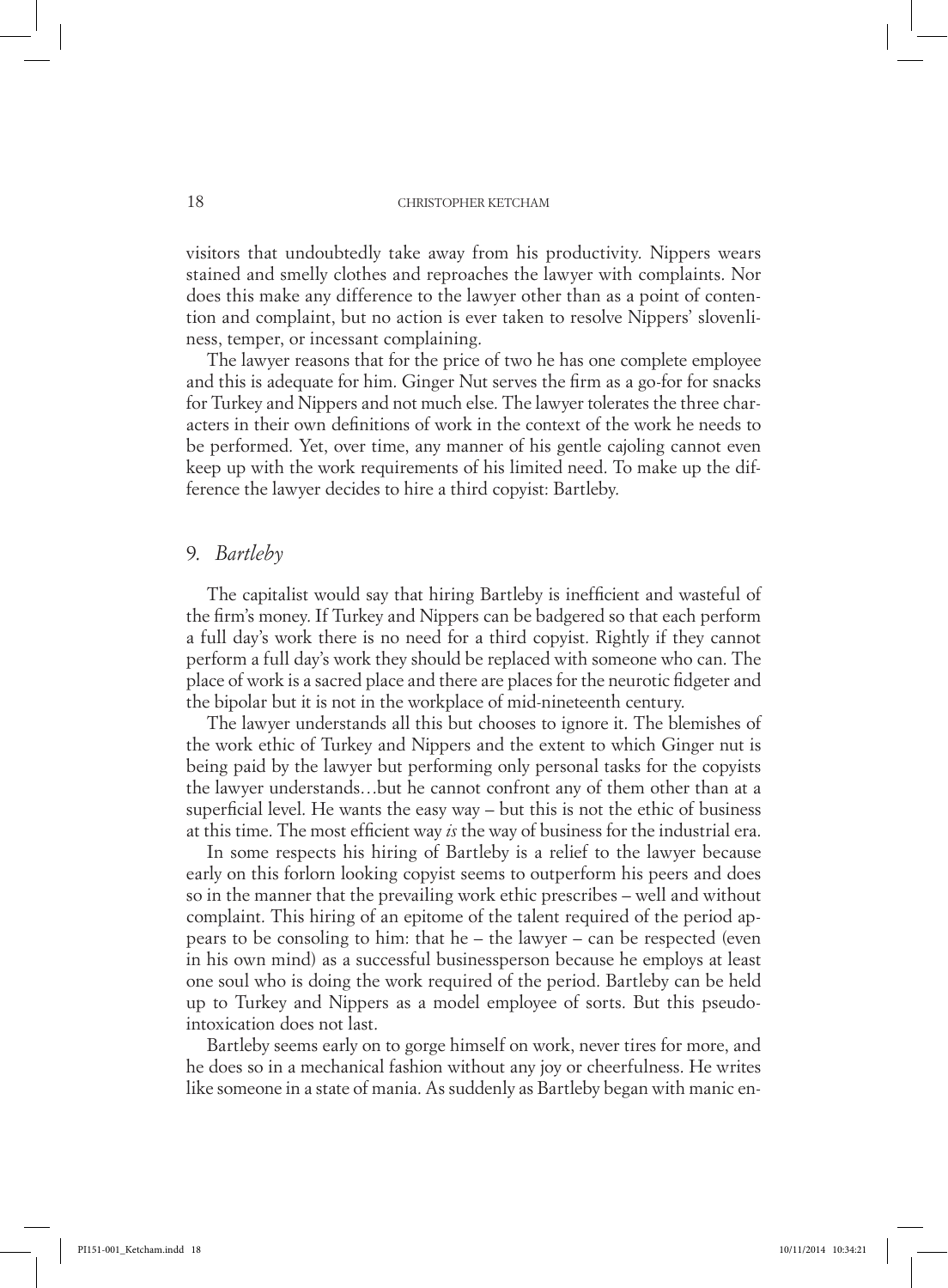ergy – he quickly turns to equivocation. On the third day of his employment of Bartleby, the lawyer asks Bartleby to compare a document with its copy. When given this order the prevailing ethic then and now is that the order should be obeyed. Yet Bartleby does not do what is expected. He remains at his post and says simply, "I prefer not to". When pressed, Bartleby does not explain what he means by "I prefer not to". Nor does Bartleby stop working on what he has been doing before the conversation. Bartleby is not disciplined.

Days later, the lawyer calls Bartleby to leave his desk to join him, Turkey, and Nippers to proof documents for a lawsuit. Again, Bartleby prefers not to. Instead of becoming apoplectic after a second refusal to accede to his wishes, the lawyer is touched even though he is disconcerted about the response. He tries reasoning, telling Bartleby that he will be proofing his own work. But Bartleby repeats his now familiar response to authority, "I prefer not to". When pressed again he asserts that yes, this is his final decision on the matter. The lawyer enjoins Turkey and Nippers to comment about whether his request has been out of line. Turkey agrees it was not and Nippers suggests that Bartleby should be fired. Even Ginger Nut weighs in calling Bartleby a bit luny – something outside the pale of business. Given this public snubbing of Bartleby the lawyer returns to the recalcitrant copyist and asks once again for Bartleby to come forward but Bartleby remains where he is, silent, and it is presumed he has returned to his previous work.

The lawyer now begins to speculate as to what manner of employee Bartleby is and whether the fact that he knows little of Bartleby's life outside of his silent and stubborn work habits could be the reason why he – the lawyer – does not understand Bartleby's preference not to. Investigating petty employee behaviors or history is not a requirement of the employer in this period of time – one's personal situation or even habits should not interfere with work. The lawyer begins to observe activities in the office more closely. It seems that Bartleby regularly gives Ginger Nut money which is bartered on ginger nuts which the lawyer surmises that Bartleby lives on… and even if ginger is a spicy food it seems not to change Bartleby's sullenness in any way.

While the lawyer is aggravated by Bartleby's passive resistance – what we might term passive-aggressive today – he does as he has done with the others in his employ and begins to rationalize Bartleby's usefulness. In fact, he does so in a way that he sees himself as a kind of savior to Bartleby – saving him from the typical employer of the era who would not countenance insolent behavior. And even beyond this he delights that he can do such a thing and that this act gives him a kind of benevolent pleasure. He even sees befriending Bartleby as a cheap salve to his employerly conscience. He knows he must reject such behavior; but the non-confrontational being that he is… he prefers not to.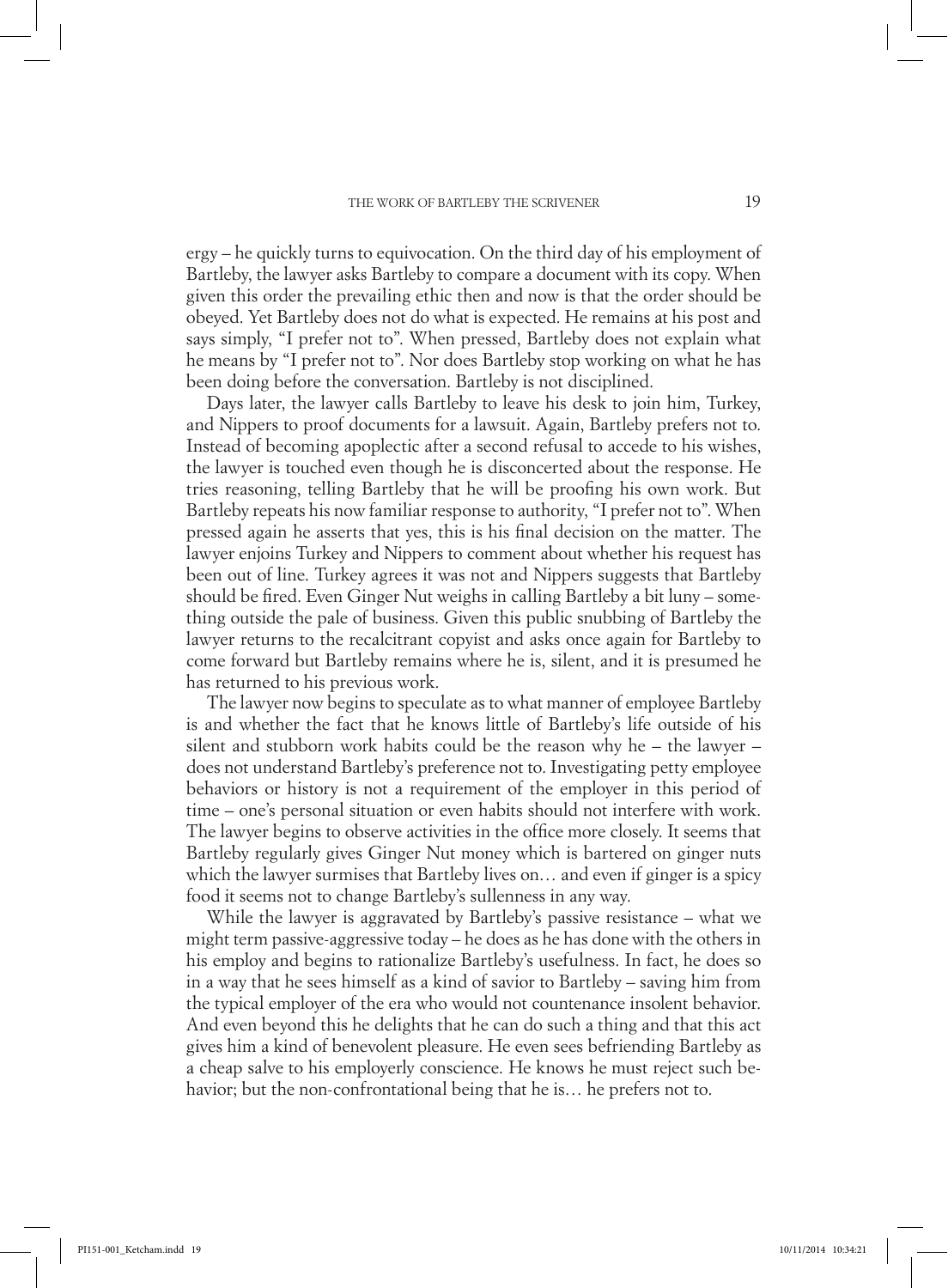The lawyer has rejected confrontation in any meaningful sense. Bartleby behaves in some ways like the lawyer, not outright rejecting confrontation, but 'preferring not to'. When asked to do anything, Bartleby provides the same answer again and again.

As with most who have tried to interpret Bartleby's preference not to there is a bit of confusion because the action or lack thereof is not in concert with the traditional thinking on what work means and how one must perform who rents his body to another in return for money or similar rents. It is so ingrained that one must obey the employer that insubordination grates on the nerves. But what grates more is the lawyer's acquiescence. Not just because he is an ineffective boss but because Bartleby's attitude is a sickness, an illness and a cancer that if allowed to spread could infect all who are in a capacity to rent their bodies for work. It is an anachronism and the lawyer's acquiescence appears as if it is a violation of some unwritten law.

But soon this attitude of forgiveness *does* affect the lawyer's affairs. While first trusting Bartleby with all his important papers and acquiescing to his strange work ethic he begins to see that Bartleby never leaves the premises. In fact Bartleby lives in that small office, never leaving. He has exiled himself into the office as if confined to a room in one of Foucault's great hospitals. His work and his life have become so intertwined they are inseparable.

In truth Bartleby has become a squatter, one who lives in a place thought to be solely devoted to work – Wall Street. And this affects the lawyer deeply for he senses that Bartleby does not have a life beyond work and finds he cannot reconcile this. As had the purveyors of the grand hospitals for work did for many incorrigibles, the lawyer classifies this lack of life outside of work as an innate incurable disorder. But this this malady is not the malady that was the reason for incarceration in the great hospitals. For Bartleby the self-imposed incarceration is not for too much of the good life but too much work.

What did Melville see in this lifeless Bartleby – was he forecasting a time where work would become so overwhelming that there would be no life outside of work again? Was the time period of the split between work and living an anomaly that would heal itself as work pressed on harder and harder into the ethic of existence where more work meant better work, a better soul, the fittest survivor and all the other aspects of the emerging industrial work ethic? Burton J. Bledstein offered a prescriptive for the mid-Victorian professional, "Horizontally the careerist 'boomed', fought, energetically competed, wasted the obstacles in the way, and overcame all impediments, especially his own inertia…" and "…Society blamed the ineffectual individual for his own failure" (Bledstein, 1978, pp. 112-113). Of what or whom are we to blame for Bartleby?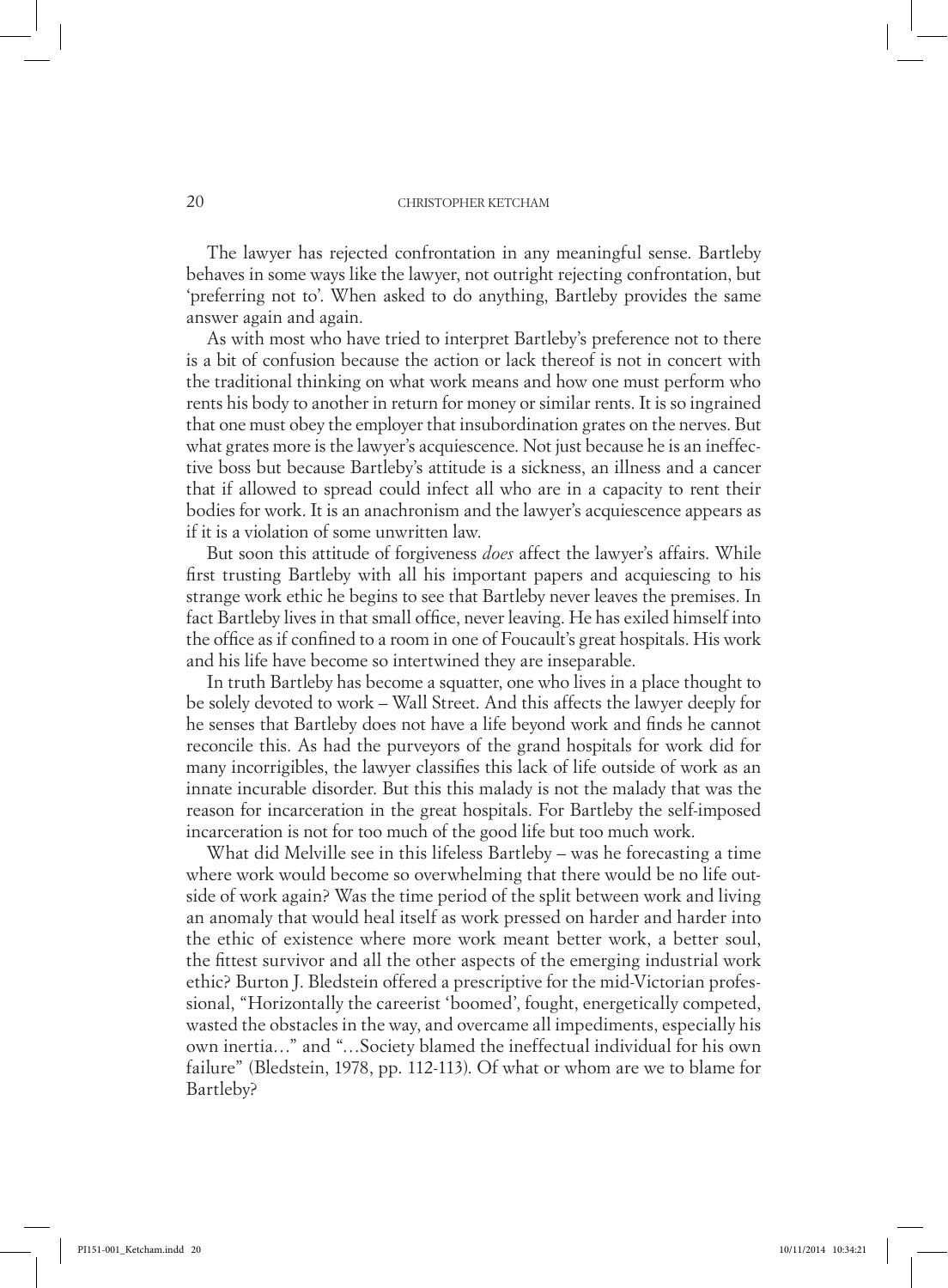#### THE WORK OF BARTLEBY THE SCRIVENER 21

When he is asked by the lawyer, Bartleby refuses to speak about himself or his past. But his presence is infectious. The lawyer and even his office staff adopt the word 'prefer' as term of art. Then something changes for Bartleby. Instead of preferring not to he simply decides to quit writing. When he is asked why and for what reason, Bartleby responds, "Do you not see the reason for yourself?" (Melville 1989: 41). The lawyer takes this as Bartleby's eyes have become damaged by all the close work he has been doing. Isn't it more likely that Bartleby can no longer separate work from life and has decided against work? But he makes no moves towards reacquiring his life. His descent while tenuous with 'I prefer not to' has begun in earnest with his ceasing to actually work. As Armin Beverungen and Stephen Dunne point out, Bartleby never actually 'refuses' to work, he just stops working (Beverungen 2007: 174-175).

Even the lawyer has his limits and gives Bartleby notice of termination. But as you probably have surmised, Bartleby's response is "I prefer not to". Bartleby does not leave and the lawyer is left with a dilemma – confrontation or not. In fact, he decides to make Bartleby a charity case and let him stay for as long as he desires to remain. But this will not last for the lawyer succumbs to peer pressure from others in his profession and the ridicule that results from word getting around that he, the lawyer, has a squatter. It is more than he can bear; he desires the easiest way and that must not include confrontation.

In the end the lawyer prefers not to confront but in his resolve to be rid of Bartleby he moves his entire office to a different building! Bartleby remains in the office – his work prison – and does not follow the lawyer to his new offices. The new tenant has Bartleby physically removed from the offices, but instead of leaving the building Bartleby dwells on the stairs.

The lawyer knows he has skulked away. Finally he screws up his courage and returns to the building to confront Bartleby. He asks Bartleby what work he wants. For each job the lawyer suggests Bartleby says he 'prefers not to but at the same time he is not particular and prefers to be stationary' – not to make any change at all.

Soon after the meeting on the stairs, the landlord of the lawyer's old office has Bartleby removed to the Tombs as a vagrant. Bartleby does not resist. The lawyer visits Bartleby once at the Tombs and finds him staring at a wall. When asked a question by the lawyer Bartleby replies that he has nothing to say to the lawyer. Bartleby eventually starves to death, preferring not to eat anything.

One reviewer of an earlier draft of this paper was concerned that Bartleby was left in the background in this analysis, functioning only as a pretext. The story is told from the point of view of the lawyer and Melville made sure that he reveals little about Bartleby, making his character incomplete and in the end making him fade away until he disappears. As such Bartleby remains an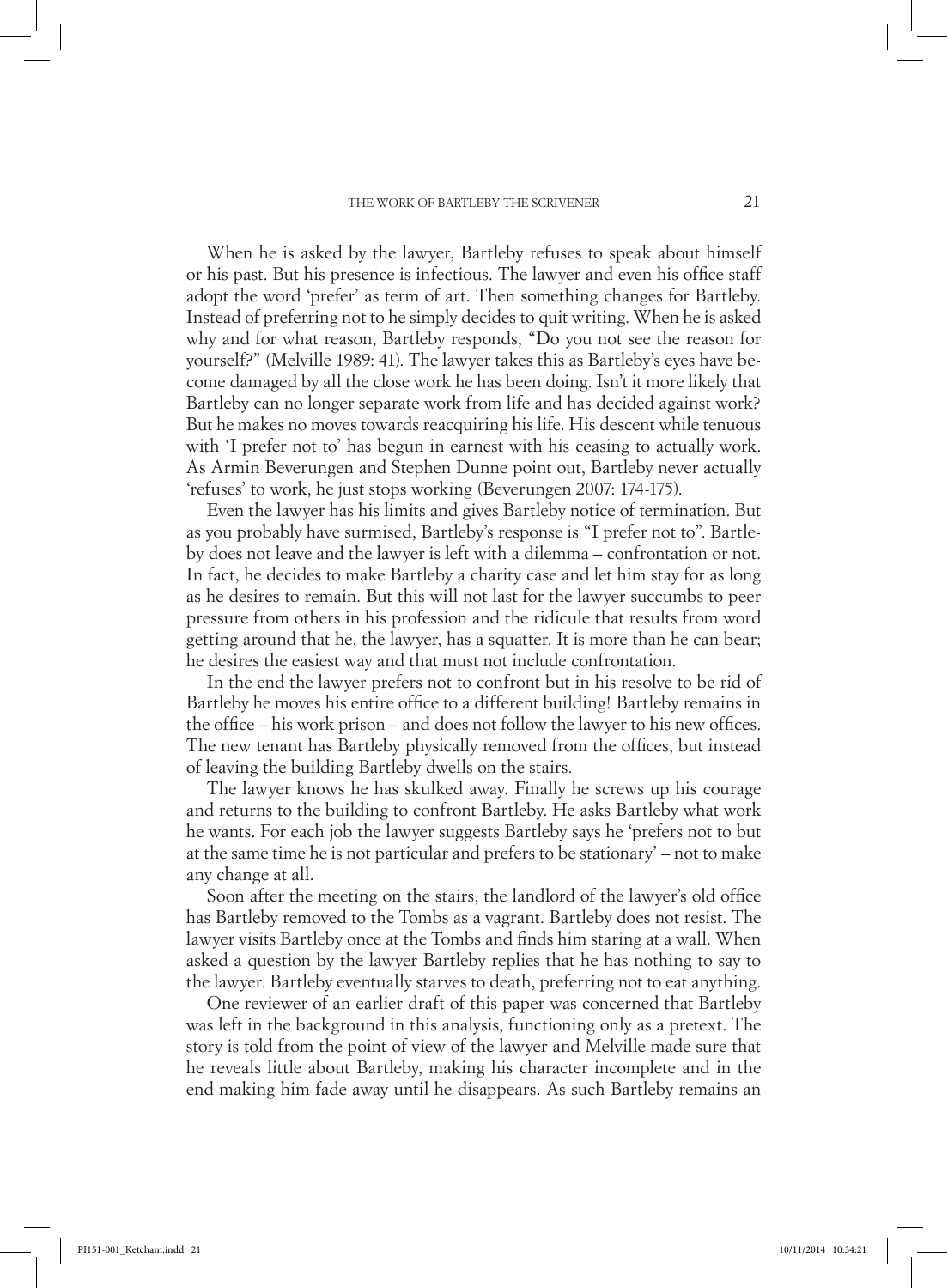enigma, which is why so many have interpreted the story in different ways. Bartleby's pretext is that his mysterious existence has always begged an explanation. While Bartleby himself disappears, the lawyer takes upon himself to recite this tale so that Bartleby the story will not. And even with many other interpretations of who he is, Bartleby serves well to exemplify the metamorphosis from 'working to live' into 'living to work', producing a tragic-comic figure who is emblematic of the emerging power of work in society.

# 10. *A new ethic*

So what are the consequences of the primacy of work before other than work: life? Is it that life can be given up to work and once life has been foresworn to work there is only death left? Is it the tale of the retiree who does not live long after devoting a lifetime to work and has nothing left but death? Perhaps, but more importantly it is the problem that the new ethic of work has imposed upon humanity. That the false promise of a life outside of work is only that and that the push of work (from within and without) is ever more towards work at the expense of that which is towards life. Melville's story of separation of work and life and its impossibility of balance is located in the concept of work as a force of power. We see this today with all of the devices that purportedly make it easier for us to live and communicate with each other. Each is also a device that can bring us closer and closer to work even when we are not in the place where work is to be performed.

The carving out of work from life has not led to an equilibrium for both because much of life is targeted towards becoming fit for work. Vacations are lavish but short and are designed to recharge people for work. The home in the suburbs is connected with a faster train or a wider road is built in order to bring the person to work more quickly or permit him/her more time to work. Leisure is now measured in hours and work is no longer measured in hours worked but as a salary where there are no billable hours for the rental of the body and as a result the body is continuously on call for its use in work. One makes plans for after work – not plans for work. Work is always there in the forefront, before us, before life.

There may have been a short respite after the end of the serfdom of the middle ages where work was separate and confined to its own place and space and a time where life was before work. However nascent capitalist ideas began to emerge. Capitalism includes a powerful desire to increase one's rental value coupled with the employer's desire for more and more productivity. Working harder and smarter are the keys to success, with the promise made that this smarter working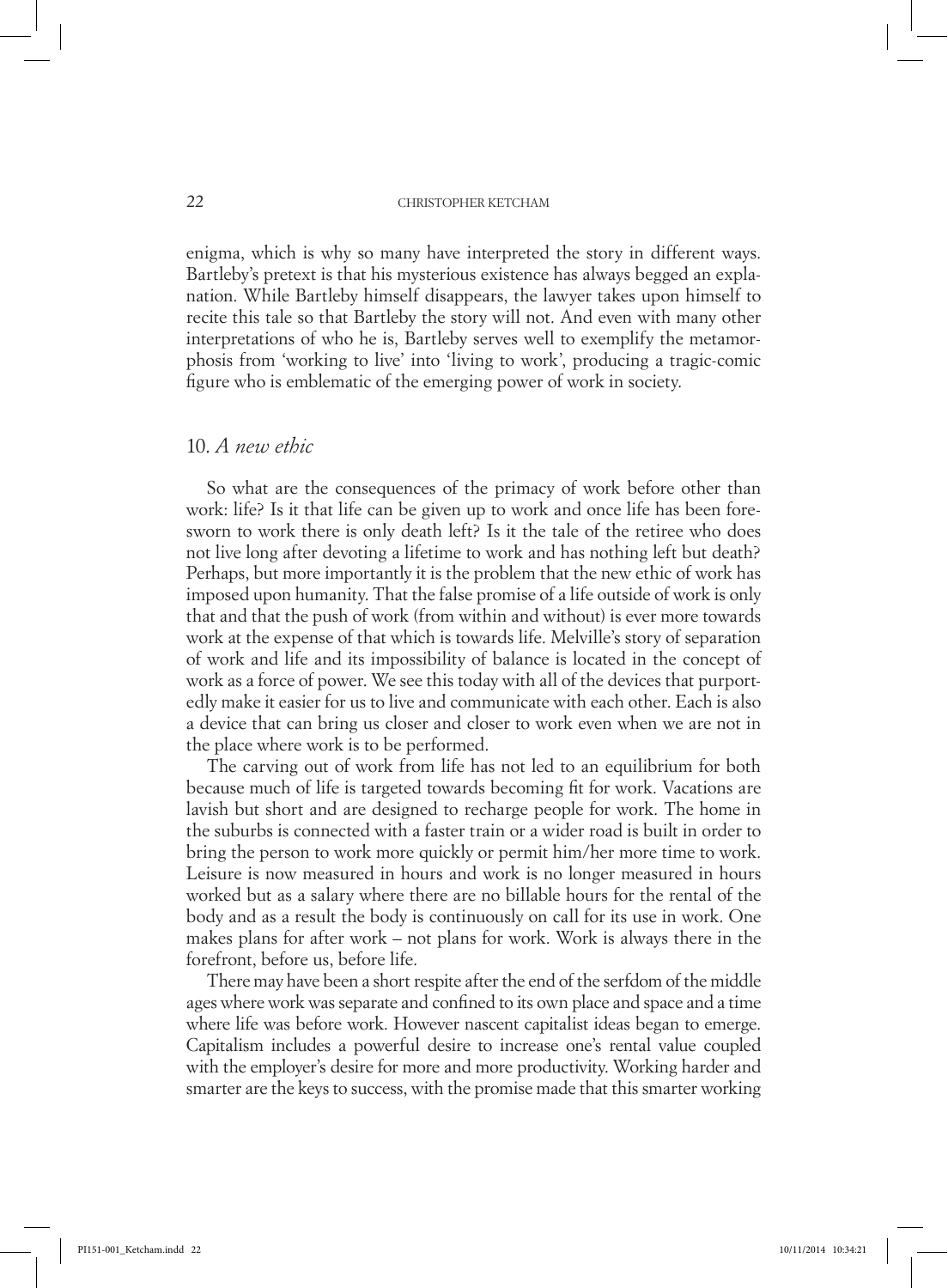does not mean more hours. But of course this is no longer a true statement. Such are the myths of 'smarter not harder' and 'work-life balance'.

The tale of *Bartleby the Scrivener* is not the work ethic that came with the flowering of industrialization. It is not even a true story – it is a blemish on the promise of the ethic where life and work can be separated and each can be valued for its own contribution to human existence. What Bartleby shows us is that this ethic has a cardinal flaw that it purports to make space for both life and work.

# 11. *In the crosshairs of an imperfect discourse*

Much has been made about the effects of the Protestant discourse and its purported work ethic as being a, or even *the* major engine driver of industrialization and beyond.

…Western society has become immersed in the Protestant work ethic – an ethos that has defined work for many people for hundreds of years, creating the belief among most of us that work is toil, that it is actually something we would rather not be doing but that we know we must do, nevertheless, because therein lies salvation; there is virtue in its accomplishment (Donkin 2010: iv).

Max Weber said that the Protestant movement at the beginning of the Renaissance was a movement against the corruptions of the Catholic Church (Weber 2005: 4<sup>)</sup>. Ingeniously the reformers of Christianity fought back but not by attacking this corrupt bureaucratic fortress with violence or with assault upon its ramparts; instead the reformers gave humanity back its body. Concomitantly and serendipitously the black-death had also so decimated the feudal power structure that reform was necessary and that came in freeing the body from serfdom. This freeing of the body from quasi-slavery became the engine that drove humans to work and eventually towards the productivity we see today. This is consistent with Foucault's concept of power. It wasn't some grand taking over of institutions imposed from above (the church; the government). It was a simple freeing of people to be able to use their bodies in their own way.

Max Weber saw Benjamin Franklin and his sayings through a utilitarian lens where they served to effect credit, punctuality, industry, and frugality – and where each of these embody virtuousness in the Aristotelian sense (Weber 2005: 17). These virtues produce a Protestant work ethic where the body is disciplined into preparing itself to labor and where wealth can be served up

<sup>1</sup> Weber's account of Catholicism is in dispute, some say that the church embraced the development of capitalism (Weber 2005: xxi)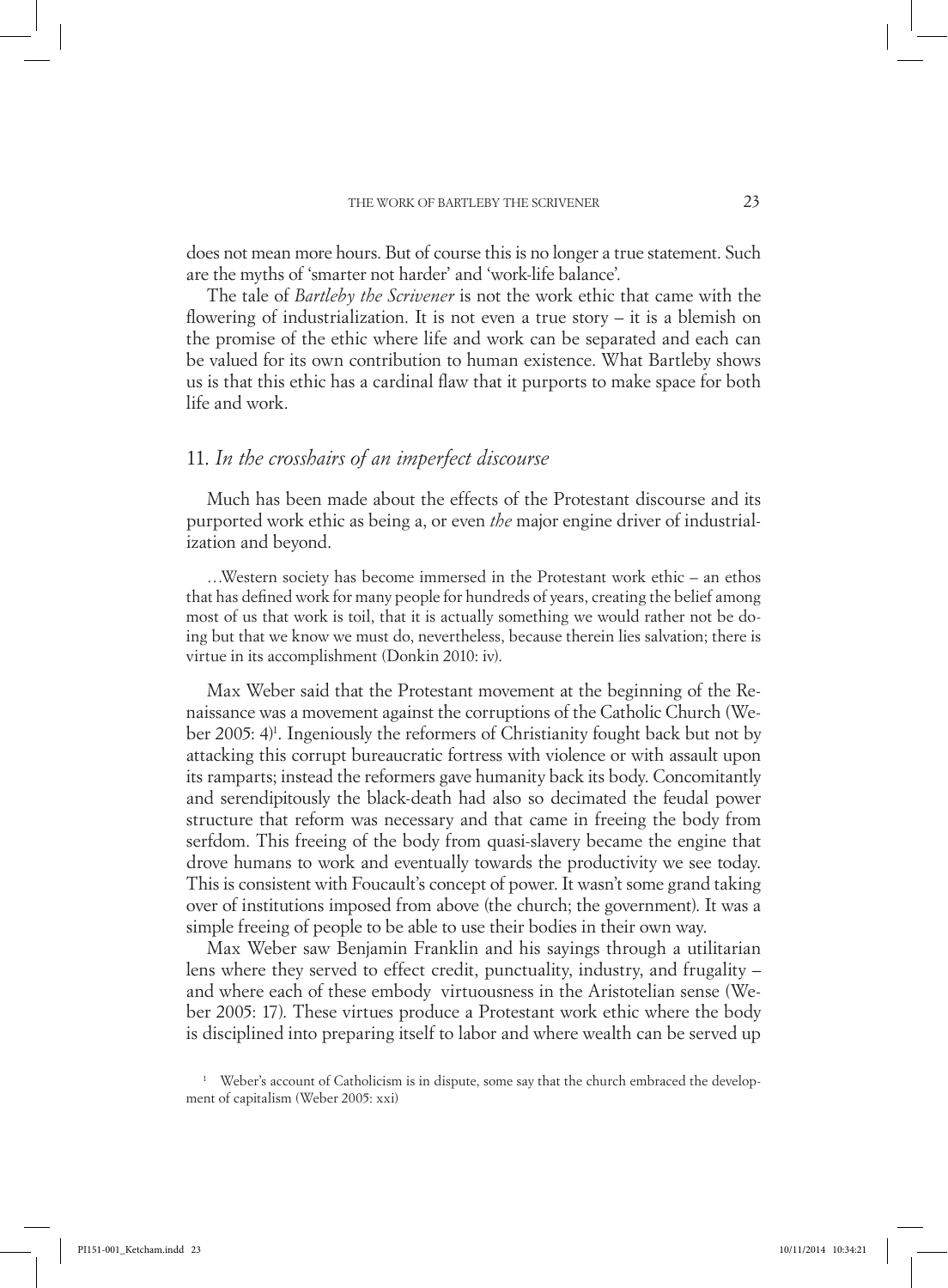to produce more wealth.

Weber saw this ethic of money making as an end in itself and while it is a leading principle for capitalism, he reasoned that those not in a capitalist economy would not understand (Weber 2005: 18). Yet there was no real capitalism just after the void left by the end of feudalism. What remained was the free body. People learned that their bodies were free and simply began to offer a portion of their time and their bodily services for rent. Certainly many worked hard and for long hours, but there was time distinct from work for family, frolic, carnival, and other activities separate from work. Is the regular Friday pizza binge at the office the same thing?

There was no overarching ideology that produced this ethic of work – it came from a simple change in the ownership structure of the means of production at the time: the body. This very fact, and the fact that Catholics, Protestants and Jews all found this out produces a fissure in the discourse that Protestantism begat the ethic of work that eventually evolved into what can today be called capitalism. Certainly are many who believe today that the way of work attributed to Calvin and his followers produces an ethic of being that is both stoic and ever more productive. But there is Bartleby, and the lawyer who work but do not conform to a Calvinist ethic beyond the need of providing for self and others. And with Bartleby there is the dilemma of work and so much so that it consumes his life. Weber acknowledged this and suggested, as with Bartleby, that when modern capitalism demands more of productivity that can be delivered there is resistance (Weber 2005: 24). Or, as Foucault asserted, "...where there is power, there is resistance..." (Foucault 1990: 95). It is the bifurcated power of the self-worth of the body held for rental, balanced against the employer's proffered rental value. It is resistance even in the politeness that is Bartleby's, 'I prefer not to' which is important to the understanding that the ethic of work is personal and not an ideology.

The groundswell of power over the body came from the people themselves, not from any central power-locus or legal apparatus. There are laws today that protect the body from harm while the body is being rented for work. The common law system continues to find ways of providing a balance between the rights of the body owner to rent the body and the renter who rents the body for work. The ethics of work evolved from the possession of the body by the body-owner and not from some higher power.

Yet as in any power relation there is the body owner and the renter of the body. Over the centuries since the body was returned to its rightful owner there has been a tug of war between the cost of and value of rent for the use of the body. Nor is it from some profound religious doctrine that the call to work hard has come. It has come from the body owner – the renter of the body for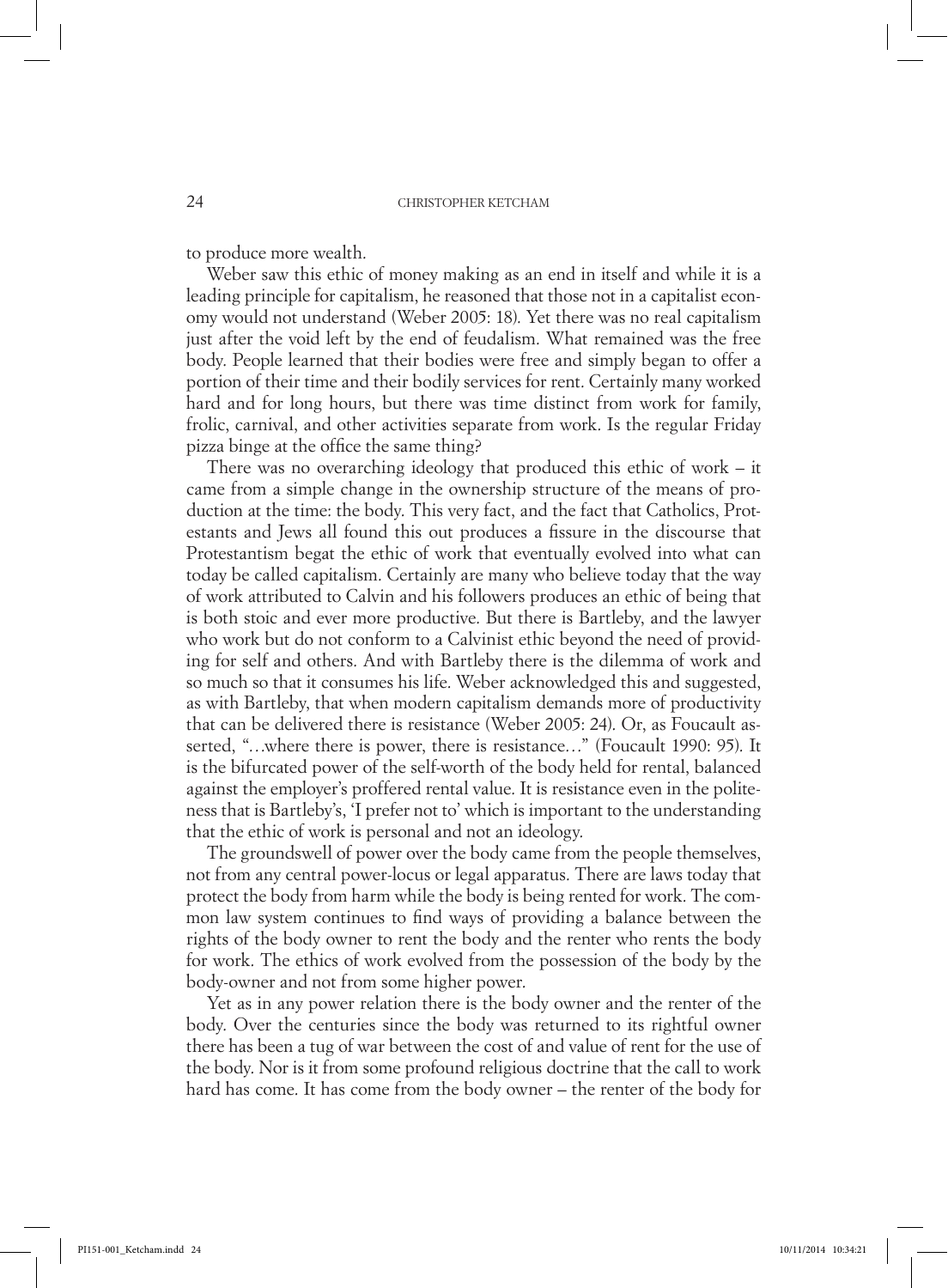work. The renter has learned that education, attitude, working more hours, and working efficiently leads to more rents and higher rental value for the body offered. The more one earns from this rent the more one can do with what the body produces in work in the time away from work. However there is a point in space and time where the need for rents to support the time away from work will usurp the time away from work.

As the convenience to work increases, this convenience has a way of justifying acquiescence – a person may choose more work over more living. "Get a life" is a familiar phrase which in and of itself contains the seeds of the fact that the body can be converted from life to work. The 'good life' has become work. This giving-over of the body to work has become internalized.

There used to be parts of our lives we could devote solely to play and leisure, but these precious days, once sacrosanct, have been invaded by the new communications of the work place. (Donkin, 2010: iii)

Nor is there respite for the indigent. There is the welfare state – a bureaucratic confinement – with its section eight housing and ghetto-like conditions that are reminiscent of Foucault's great confinement in the hospitals of the industrial and early modern age.

# 12. *In the end*

The story of Bartleby is a story about the changing nature of human existence that emerged in the nineteenth century and which flowers today: the reversal from working to live to living to work. The story is genealogical in that it represents a tale about the emergence of living to work that culminates with the lawyer's epiphany and lament: "Ah, Bartleby, ah humanity".

Bartleby and the lawyer also remind us that there is no monolithic entity called employment and that there are both workers and managers who do not completely buy into the ethic that is called Protestant. The ethic of work is just this – a simple bartering between an employer and employee for use of the employee's body for a specific period of time after which the employee is free to be. Yet the Bartleby tale also suggests a subversion of the Protestant myth, which, if it would catch on, would seriously endanger the seemingly ever-present drive towards higher degrees of productivity. If people were once again to take back their bodies and rebalance their lives towards life *at the expense of* work this would create a significant rupture in ever-advancing productivity.

Bartleby does with his body what he prefers to and what he does not prefer to do he does not do. The lawyer is no different but he is required to play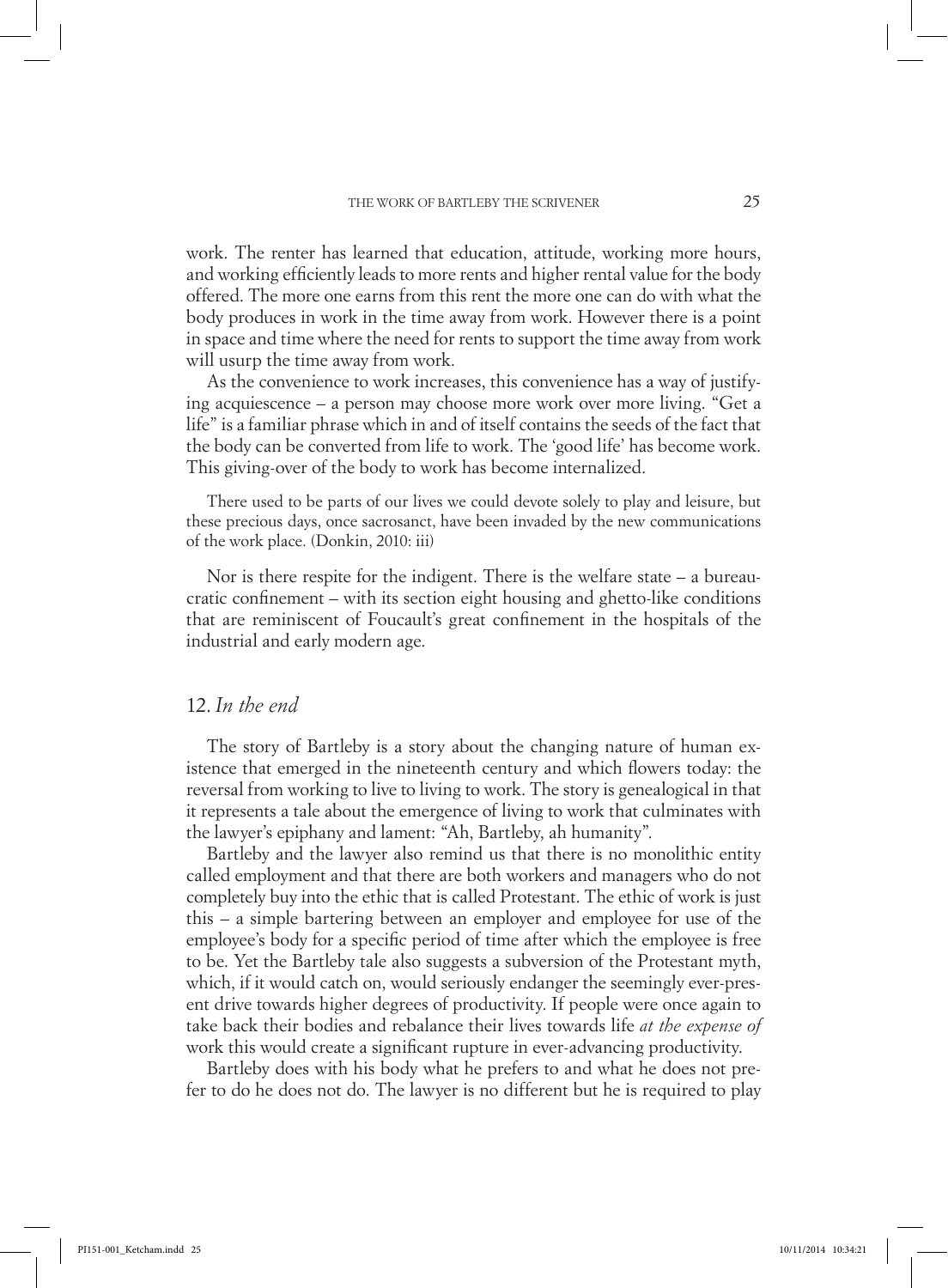out a discourse with himself which both justifies and condemns his wanting a comfortable but conflict-free existence. When Bartleby is no longer permitted to possess his body in the way that he wishes he simply acquiesces to the poorhouse, eventually refusing to live. Bartleby succumbs to the ethic of work without life, by first embracing it and then rejecting it: not by railing against it, but in the end by ceasing to participate. The lawyer's lament is that he wants to remain in the ethic of life before work but he sees that this preferred mode of existence will not last. In the end he realizes that the new work ethic's first sacrifice is Bartleby and that humanity will follow.

We are locked into a system, a mentality that regards hard work and long hours as vital for maintaining or enhancing our standard of living. We have become slaves to work. The galley chains are psychological. We manacled ourselves and threw away the key in the conviction that we should never desire to free ourselves. Did not Franz Kafka write in *The Trial* that "it's often safer to be in chains than to be free"? (Donkin, 2010: 26)

# *Acknowledgements*

I would like to thank three anonymous reviewers for their ideas and concerns which have helped me to strengthen this paper. I also want to thank Dr. Helen Daley Schroepfer, Chair of the Philosophy Department at West Chester University of Pennsylvania, USA for her support and assistance in this project.

## *References*

- Berard, Tim J., 1999, "Michel Foucault, The History of Sexuality, and the Reformulation of Social Theory", in *Journal of the Theory of Social Behavior*, 29, 3: 204-227.
- Beverungen, Armin, and Stephen Dunne, 2007, "I'd Prefer Not To'. Bartleby and the Excesses of Interpretation", in *Culture and Organization*, 13, 2: 171-183. DOI: 10.1080/14759550701299941
- Bledstein, Burton J., 1978, *The Culture of Professionalism*, W.W. Norton & Co, New York.
- Donkin, Richard, 2010, *The history of work*, Palgrave Macmillan.
- Foucault, Michel, 1990, *The History of Sexuality: Vol.1*, Vintage Books, New York.
- Foucault, Michel, 1994, "Two Lectures", in M. Kelly ed., *Foucault and Power*, MIT Press, Cambridge MA: 17-46.
- Foucault, Michel, 1995, *Discipline and Punish* (Eng. tr. by A. Sheridan), 2nd Vintage Books, New York.

Foucault, Michel, 2010, *The Foucault Reader*, Vintage Books, New York.